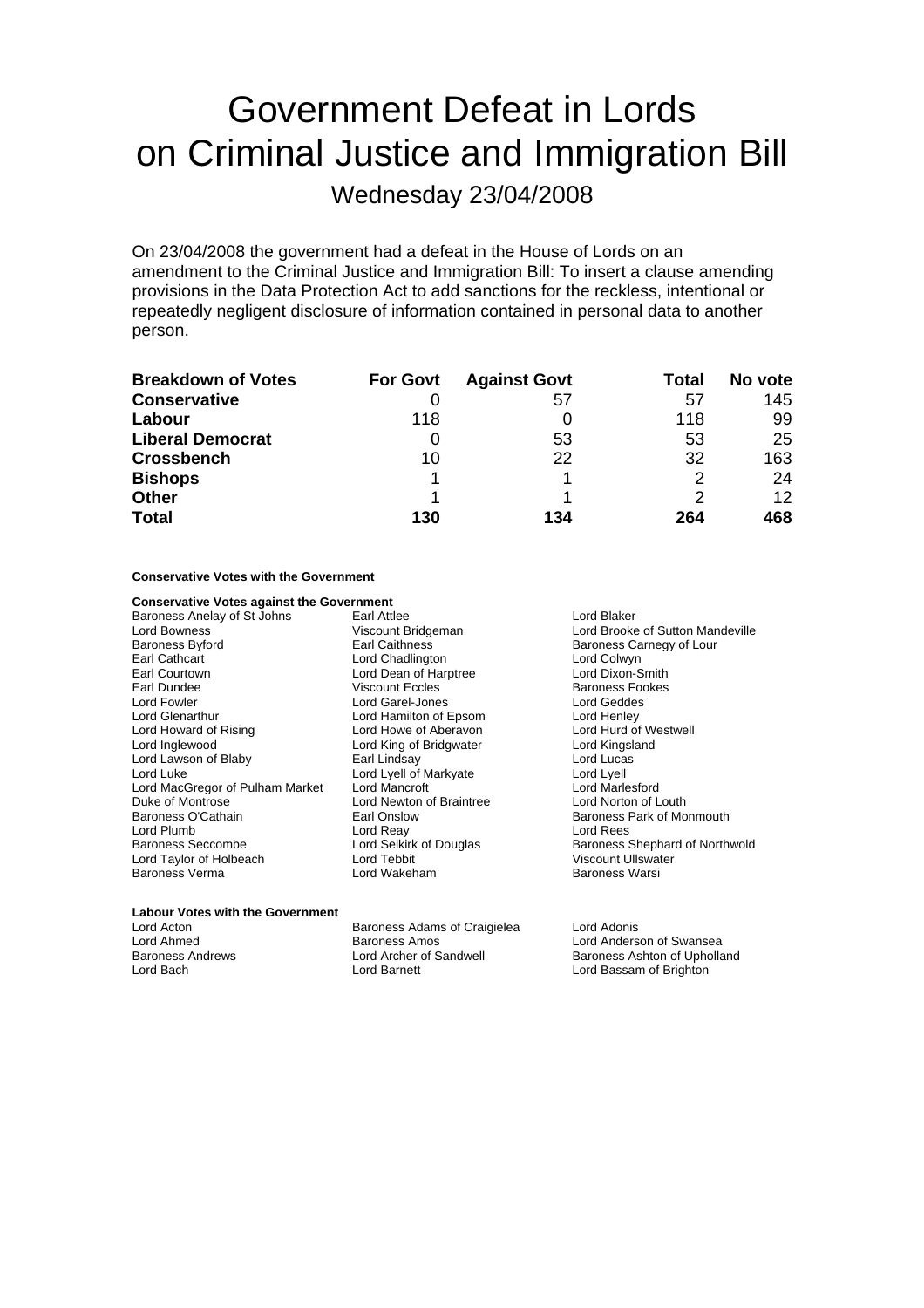## This was defeat number 17 in the parliamentary session.Lord Berkeley Lord Bernstein of<br>Lord Bilston

Craigweil Lord Bilston<br>
Lord Borrie **Lord Boyd**<br>
Lord Boyd o Lord Burlison<br>
Lord Clarke of Hampstead<br>
Lord Clinton-Davis Lord Dubs<br>
Lord Evans of Parkside<br>
Baroness Falkender Baroness Gibson of Market Rasen Lord Giddens<br>Baroness Goudie Baroness Gould of Potternewton Lord Harrison **Lord Hart of Chilton**<br>
Lord Haworth **Contains Container Container Baroness Henig** Baroness Hollis of Heigham Baroness Jay of Paddington Lord Joffe<br>Baroness Jones of Whitchurch Lord Judd Lord King of West Bromwich Lord Kirkhill<br>
Lord Leitch Lord Lipsey Lord Tunnicliffe Baroness Turner of Camden Lord Warner Lord West of Spithead Lord Woolmer of Leeds

Lord Borrie Lord Boyd of Duncansby Lord Bradley Lord Brett Lord Brooke of Alverthorpe Lord Brookman Baroness Crawley **Communist Crawley** Lord Davidson of Glen Clova Lord Davies Lord Davies Lord Dixon<br>
Lord Davies of Oldham Lord Desai Lord Desai Lord Davies of Oldham Lord Desai Lord Dixon<br>
Lord Dubs Lord Dixon<br>
Lord Dubs Lord Elder Lord Foster of Bishop Auckland Lord Foulkes of Cumnock Baroness Gale<br>
Baroness Gibson of Market Rasen Lord Giddens Collaing Baroness Goudie<br>
Baroness Gould of Potternewton Lord Graham of Edmonton<br>
Lord Grantchester Lord Grocott Lord Harris of Haringey Lord Grantchester Lord Grocott Lord Harris of Haringey Baroness Henig<br>
Lord Howarth of Newport<br>
Baroness Howells of St Davids Lord Howie of Troon **Lord Hoyle** Lord Hoyle **Lord Hughes of Woodside**<br>
Lord Hunt of Kings Heath **Lord Lord Lord Lairg** Lord Janner of Braunstone Lord Irvine of Lairg<br>
Lord Jones<br>
Lord Jones Lord Judd<br>
Lord Kirkhill **Baroness Kennedy of The Shaws**<br>
Lord Lea of Crondall Lord Leitch Lord Lipsey Lord Lofthouse of Pontefract Lord Maxton **Communist Communist Communist Communist Communist Communist Communist Communist Communist Communist Communist Communist Communist Communist Communist Communist Communist Communist Communist Communist Communist** Lord McKenzie of Luton Lord Moonie<br>
Lord Morris of Aberavon Lord Morris of Handsworth Lord Parekh<br>
Lord Morris of Aberavon Lord Morris of Handsworth Lord Parekh Lord Morris of Aberavon Lord Morris of Handsworth Lord Parel<br>
Lord Patel of Bradford Lord Patel of Blackburn Lord Paul Lord Patel of Bradford<br>
Lord Patel of Blackburn Lord Paul<br>
Lord Paul Baroness Prosser Baroness Prosser Baroness Pitkeathley Baroness Ramsay of Cartvale Lord Rooker Constitution Construction Corp. Lord Rosser<br>Baroness Rovall of Blaisdon Lord Sawver Constitution Baroness Scotland of Asthal Baroness Royall of Blaisdon Lord Sawyer Baroness Scotland Scotland Christian Baroness Scotland Spane<br>Baroness Royall of Asthala Spane (Baroness Scotland Spane Baroness Scotland Spane Lord Sewel **Communist Communist Communist Communist Communist Communist Communist Communist Communist Communist Communist Communist Communist Communist Communist Communist Communist Communist Communist Communist Communist** Baroness Symons of Vernham Dean Baroness Tay<br>Lord Tomlinson Lord Truscott Baroness Thornton **Example 2** Lord Tomlinson **Lord Truscott** Lord Truscott Lord Truscott Baroness Turner of Camden

Lord Corbett of Castle Vale<br>Lord Davies of Coity Baroness Farrington of Ribbleton **Extract Cultum**<br>Baroness Massey of Darwen

**Labour Votes against the Government**

#### **Liberal Democrat Votes with the Government**

## **Liberal Democrat Votes against the Government**

Lord Burnett Lord Carlile of Berriew Lord Clement-Jones Lord Smith of Clifton Lord Steel of Aikwood<br>
Lord Teverson Lord Thomas of Gresford

Lord Avebury **Baroness Bonham-Carter of Yarnbury** Lord Bradshaw<br>Lord Burnett **Baroness Bonham-Carter of Yarnbury** Lord Clement-Jones Lord Dykes Viscount Falkland<br>
Earl Glasgow 
Lord Goodhart Baroness Falkner of Margravine Earl Glasgow **Earl Conditation** Lord Goodhart<br>Baroness Hamwee Baroness Harris of Richmond Lord Hooson Baroness Harris of Richmond Lord Hooson<br>
Lord Kirkwood of Kirkhope Lord Lee of Trafford Lord Jones of Cheltenham Lord Kirkwood of Kirkhope Lord Lee of Trafford Baroness Linklater of Butterstone Lord Mackie of Benshie **Lord Maclennan of Rogart** Baroness Maddock<br>Lord McNally **Communist Baroness Miller of Chilthorne Domer** Baroness Northover Lord McNally Baroness Miller of Chilthorne Domer Baroness Northover Lord Razzall **Channel Cord Redesdale** Lord Rennard Lord Rennard Lord Rennard Lord Rennard Lord Rennard Lord Renna<br>Lord Roberts of Llandudno **Lord Robert Lord Robert Cord Robert Cord Robert Cord Robert Cord Robert Cord Robe** Lord Roberts of Llandudno<br>
Lord Russell-Johnston 
Lord Russell and Lord Shutt of Greetland

Lord Russell and Shutt of Greetland

Lord Russell and Lord Shutt of Greetland

Lord Russell and Lord Shutt of Greetland

Lord Shut Lord Russell-Johnston **Baroness Sharp of Guildford** Lord Shutt of Clifton Lord Shutt of Clifton Lord Shutt of Creetland Cord Shutt of Clifton Lord Shutt of Lord Shutt of Lord Shutt of Lord Shutt of Lord Shutt of Lord Shutt

Lord Ashdown of Norton-sub-Hamdon Baroness Thomas of Walliswood